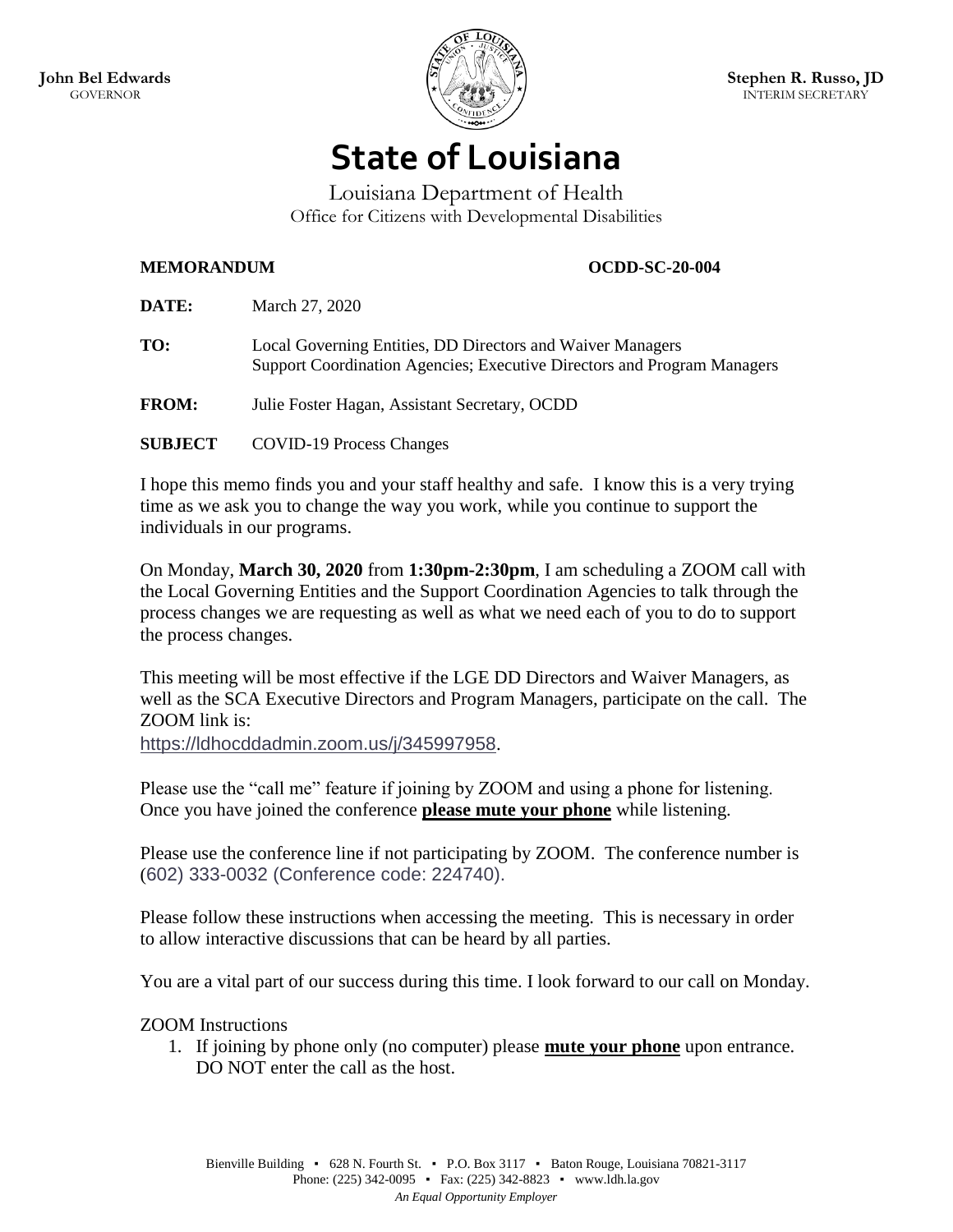- 2. If joining by computer only (no phone) **please mute your computer**. There should be a microphone in the bottom left corner of your screen.
- 3. If joining by computer and phone, **mute both the phone and the telephone symbol in the bottom left corner of your computer screen**.

Please limit any background noise if you unmute either your phone or your computer. Also, please keep cell phones away from the computer or the phone you are using to reduce any feedback noise.